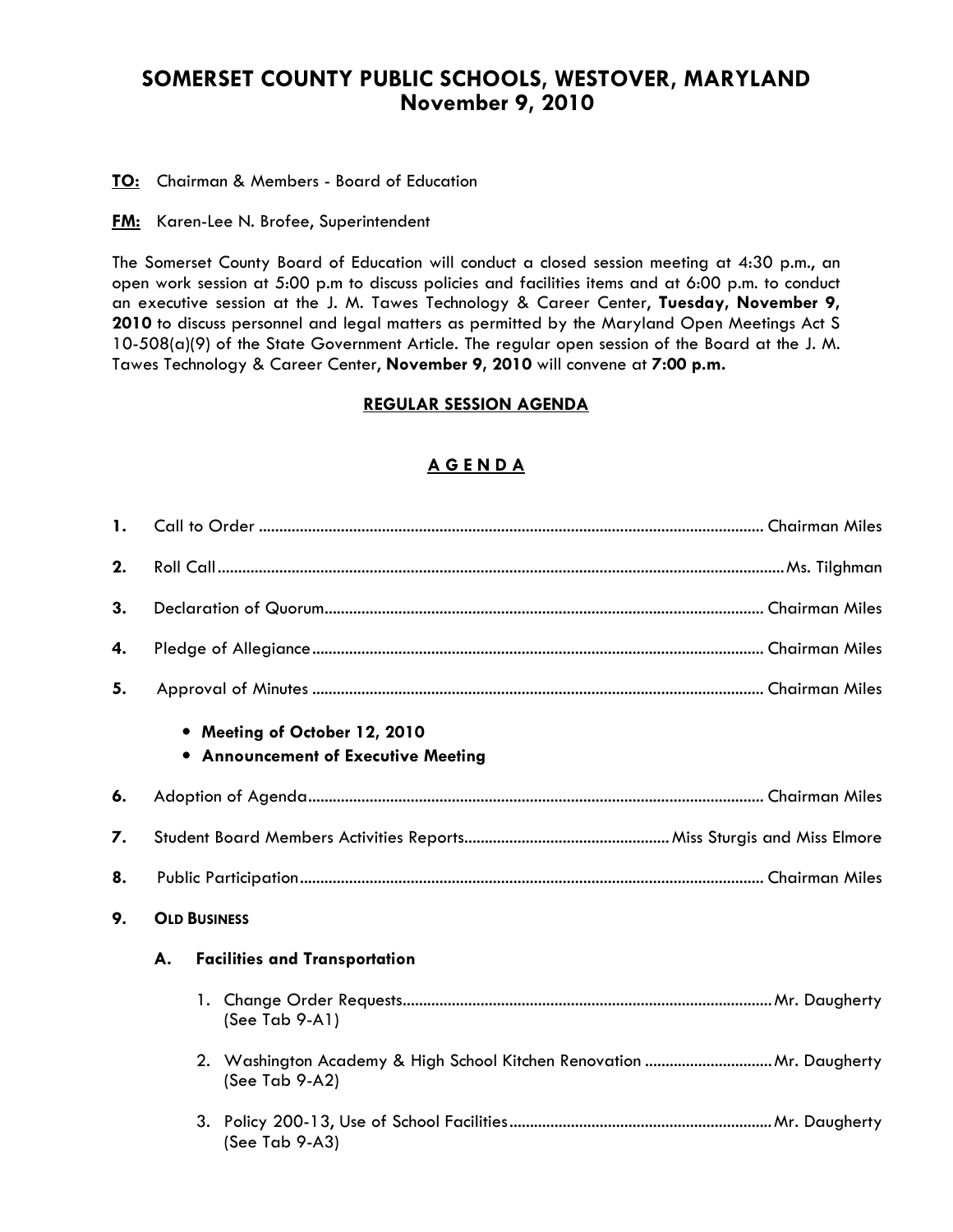|     |                     | (See Tab 9-A4)                                                                      |  |  |
|-----|---------------------|-------------------------------------------------------------------------------------|--|--|
|     | В.                  | <b>Finance</b>                                                                      |  |  |
|     |                     | $(See Tab 9-B1)$                                                                    |  |  |
|     | C                   | <b>Policies</b>                                                                     |  |  |
|     |                     | (See Tab $9-Cl$ )                                                                   |  |  |
|     | D                   | <b>Human Resources</b>                                                              |  |  |
|     |                     | • ALC Teacher<br>• Assistant/Vice Principal<br>• Dean of Students<br>(See Tab 9-D1) |  |  |
| 10. | <b>NEW BUSINESS</b> |                                                                                     |  |  |
|     | А.                  | <b>Legislative Audit Response</b>                                                   |  |  |
|     |                     | (See Tab 10-A1)                                                                     |  |  |
|     |                     | (See Tab 10-A2)                                                                     |  |  |
|     | В.                  | <b>Finance</b>                                                                      |  |  |
|     |                     | (See Tab 10-B1)                                                                     |  |  |
|     |                     | (See Tab 10-B2)                                                                     |  |  |
|     |                     | (See Tab 10-B3)<br>Ms. Miller                                                       |  |  |
|     | C.                  | Instruction                                                                         |  |  |
|     |                     | (See Tab 10-C1)<br>Mr. Bloodsworth                                                  |  |  |
|     | D.                  | <b>Facilities and Transportation</b>                                                |  |  |
|     |                     | (See Tab 10-D1)                                                                     |  |  |